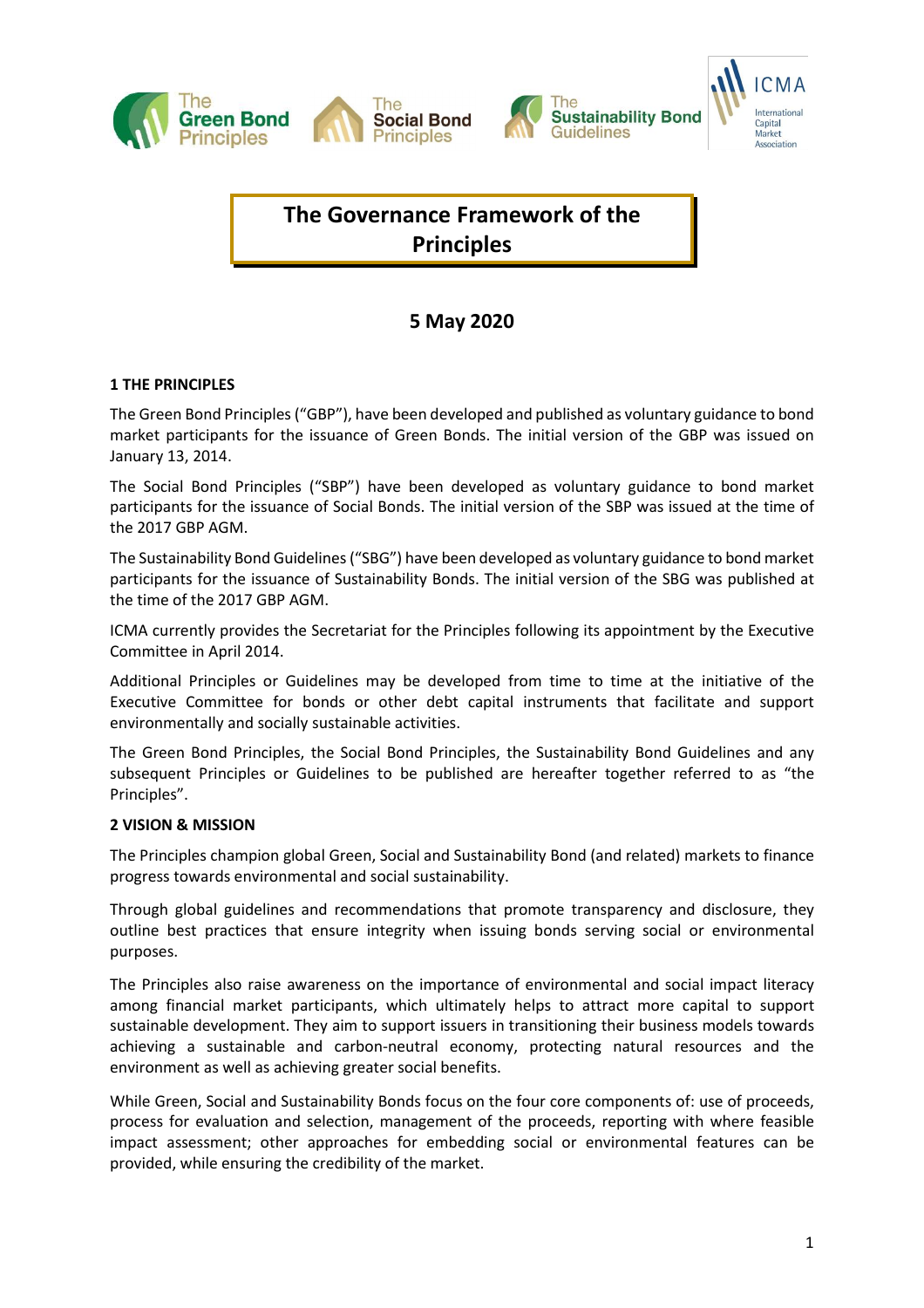



This document ("the Governance") sets out the organization and decision-making process with respect to: 1) updates to the Principles; 2) oversight of a Principles Secretariat ("Secretariat"); and, 3) other matters that may arise in the Governance.

### **4 GOVERNANCE STRUCTURE**

The Governance is comprised of four components: 1) Members and Observers; 2) an Executive Committee; 3) a Steering Committee; and, 4) a Secretariat.

### **4.1 MEMBERS**

Members shall be organizations that have issued, underwritten or placed, or invested in a Green Bond, a Social Bond, a Sustainability Bond or other debt capital market instruments aligned with the Principles that facilitate and support environmentally and socially sustainable activities. To be admitted as a Member, an organization applies in writing to the Secretariat and is approved by the Secretariat. No new Members shall be admitted between the date of the notice of an ordinary General Meeting in accordance with section 6.1, para. 4 of the Governance and the date ofthe ordinary General Meeting concerned.

A Member may resign from membership by giving notice in writing to the Secretariat.

The Members elect the Executive Committee, decide on changes to the Governance in accordance with section 7 below, provide input to updates to the Principles, may be invited by the Executive Committee to join working groups or advisory bodies, and resolve on such items as may be brought before them by the Executive Committee.

### **4.2 OBSERVERS**

Observers can be organizations which are active in the field of green, social and/or sustainability finance but do not qualify as Members pursuant to section 4.1, para. 1 above, such as but not limited to, NGOs, universities, auditors, consultants and service providers. To be admitted as an Observer, an organization applies in writing to the Secretariat and is approved by the Secretariat.

An Observer may resign by giving notice in writing to the Secretariat.

Observers provide input to updates to the Principles and may be invited by the Executive Committee to join working groups or advisory bodies.

Observers are invited to attend the General Meeting but shall have no right to vote or to take part in elections or decisions and shall not be entitled to form part of the Executive Committee or the Steering Committee.

### **4.3 EXECUTIVE COMMITTEE**

### **4.3.1 CONSTITUTION OF THE EXECUTIVE COMMITTEE**

The Executive Committee ("EC") is formed with 24 organisations comprising an equal distribution between investors, issuers and underwriter with 8 representatives from each category. These organisations are elected by the Members for a 2-year mandate under the terms and conditions as set out below.

At each ordinary General Meeting, one-half of the total number of EC members shall retire by rotation by reference to those who have been longest in office since their last election or reelection. These members and all other Members will be asked whether they wish to put themselves forward as candidates for election (or reelection) for a term of approximately two years. Details of such candidates will be circulated to the membership not later than 21 days before the date of the ordinary General Meeting. At the ordinary General Meeting members can vote for their preferences by issuer, investor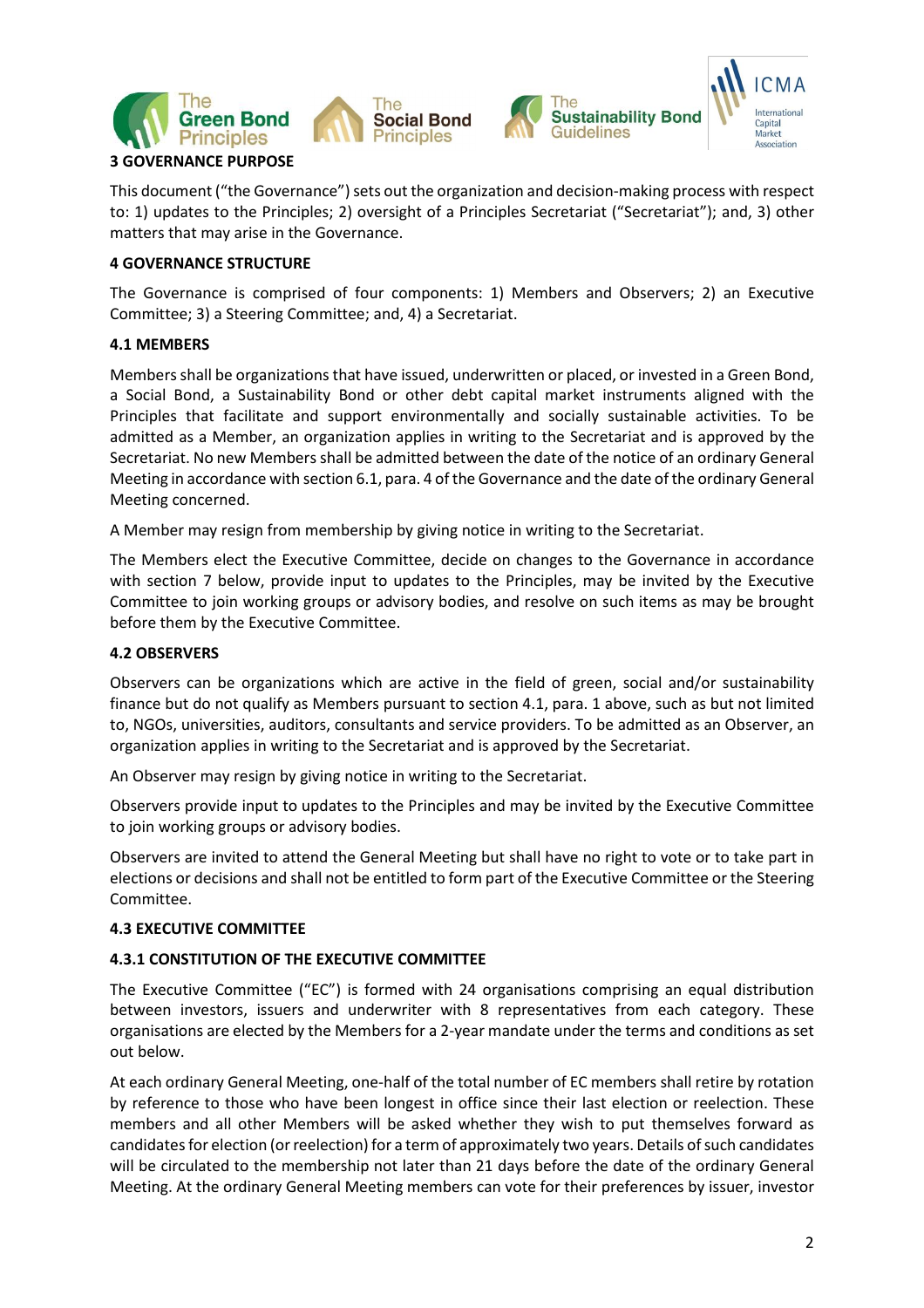







and intermediary category and the 12 candidates with most votes (4 from each category) will join the EC restoring its total composition to 24 members. Elections shall be held by ballot at the ordinary General Meeting. Alternatively, if the EC so decides, the elections shall be held by a ballot by mail (electronic or postal) organized by the Secretariat and to be closed not later than 5 days before the date of the ordinary General Meeting. In the event of a ballot by mail, voting by proxy shall not be permitted, and the vote of each Member shall be cast by that Member individually. Each Member shall have one vote, but no Member shall have more than one vote.

Candidatesshall be elected in the order of relative majority. If two or more candidates obtain the same number of votes and if there are no corresponding vacancies, the remaining place(s) available shall be filled by drawing lots from those candidates who obtained the same number of votes.

In the event of there being an insufficient number of candidates in any year to complete the EC, the existing EC is empowered to appoint a willing institution (or institutions) of the appropriate category to join the EC for a term of approximately two years.

In the case of any ad hoc vacancies created by the resignation of a member of the EC during its term of office, the EC is empowered to appoint a willing institution of the same category to replace the resigning member and complete its term of office.

In the case of persistent lack of participation of an EC Member to EC meetings, the EC is entitled to issue a first warning to the Member involved. If the Member remains delinquent, the EC can instruct the Secretariat to issue a final warning which, in the absence of remedial action by the Member, can be followed by a termination notice issued by the Secretariat at the request of the EC to the delinquent Member. Subsequently, the EC can appoint a willing institution of the same category to replace the Member and complete its term of office considering, among other, the latest voting available for EC candidates and criteria such as geographic diversity and market share.

Each member of the EC shall designate a permanent representative and an alternate representative. Designations of representatives (permanent and alternate) may only be made in respect of persons who are employed by an EC Member.

### **4.3.2 ROLE OF THE EXECUTIVE COMMITTEE**

The EC has the authority to address all matters relating to the Principles, except those expressly reserved to the Members. Specifically, the EC 1) appoints and oversees the Secretariat; 2) approves formal Principles communications; 3) approves amendments and additions to the Principles; 4) proposes and validates issue-specific working groups and advisory bodies including Members and Observers, 5) makes recommendation to amend the governance pursuant to section 7 below, and 6) sets the overall strategy of the Principles in accordance with the Vision & Mission referred to in section 2 above.

### **4.4 STEERING COMMITTEE**

The Steering Committee (SC) consists of the EC Chair and Deputy Chairs elected under section 6.2 and is supported by the Secretariat. Chair and Deputy chairs should be from one membership category respectively so that issuers, underwriters and investors are all represented.

The SC with the support of the Secretariat 1) prepares the agenda of the EC meetings; 2) reviews Member and Observer input to updates to the Principles; 3) provides the EC with recommendations for changes to the Principles; 4) provides a revised draft for approval by the EC; 5) drafts guidance documents for approval by the EC; and, 6) performs other coordination functions in support of work of the EC and the governance of the Principles.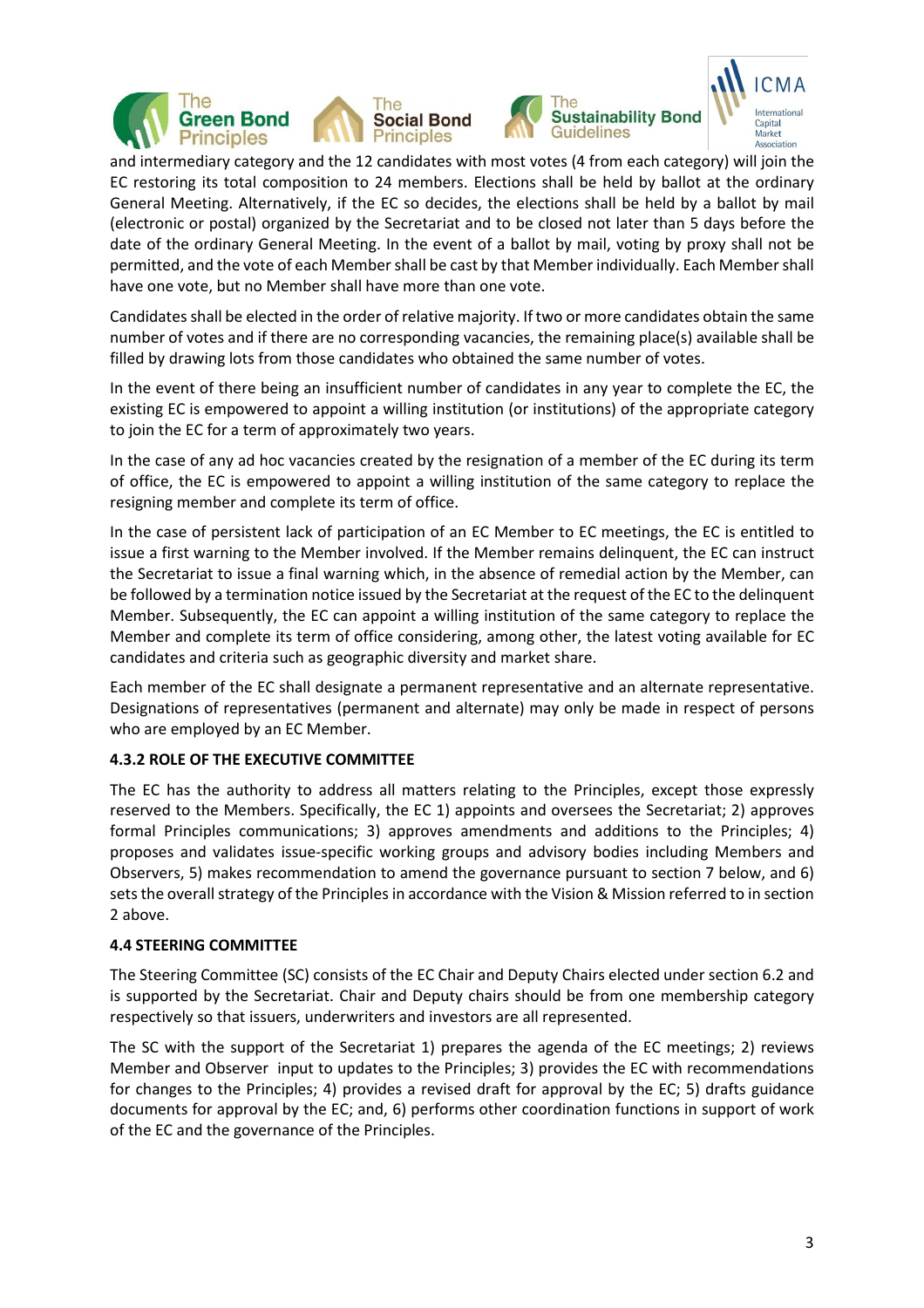



An outside Secretariat shall be appointed by the EC. Secretariat functions are determined and carried out in accordance with a scope of work prepared by the Secretariat and approved by the EC and includes 1) host the Principles; 2) receive and approve Member and Observer applications; 3) maintain a web-page with the list of Members, Observers, the EC, the SC, and key communication elements regarding the Principles; 4) organize and run general meetings of the Members and Observers; 5) manage other meetings and calls, including maintaining minutes; 6) advise on governance and other issues; and, 7) handle other administrative matters. The Secretariat shall not be a regulatory body for the Principles.

### **5 RECURRING ISSUES**

### **5.1 PRINCIPLES UPDATES**

The Principles are updated through Secretariat-led solicitation of Member and Observer input, and drafting by the EC. Each enacted version of the Principles shall be identified by the year promulgated, and remain in effect until replaced by a subsequent version is approved by the EC. Supplementary Guidance Documents can be issued by the EC. The EC will seek to achieve coherence and compatibility between the Principles within a common framework and process for use of proceeds bonds as well as other debt capital instruments as determined by the EC.

### **6 MEETINGS**

### **6.1 GENERAL MEETINGS**

The Members and Observers shall have an ordinary General Meeting during the first six months of every calendar year (or in case of exceptional circumstances as determined by the EC, as soon as reasonably practicable) on a date and at a time to be determined and announced by the EC. This meeting serves as an informational update, provides an opportunity to have a report on activities by the EC and conducts any necessary business in the running of the Principles.

In addition, the EC may call such extraordinary General Meetings of the Members and Observers as it deems necessary. The EC shall also call extraordinary General Meetings of the Members and Observers on the receipt of a request of at least one-third of the Members.

All General Meetings of the Members and Observers shall be chaired by the Chair of the EC or in the case of the Chair's inability, by one of the Deputy Chairs, if any, or by an EC member appointed ad-hoc by the EC for the particular meeting.

The notice of a General Meeting containing the full agenda and all relevant material shall be made available to all Members and Observers (by publication on the relevant section on the Secretariat's website or) in such manner as the EC thinks appropriate, not later than 21 days before the date of any such General Meeting.

The quorum necessary for the transaction of business at a General Meeting of the Members and Observers shall be the presence of not less than one half of the Members from time to time. Unless otherwise stated in this Governance, decisions by the Members shall require the concurrence of a simple majority of the votes present (i.e. the Members present, and the Members represented by proxy).

If at the scheduled date and time for a General Meeting of the Members and Observers a quorum is not present, notice may be given to all Members that a further General Meeting of the Members and Observers will be held within 30 days of the first General Meeting and that such later General Meeting may then transact business irrespective of the number of Members present.

In any vote, each Member shall have one vote, but no Member shall have more than one vote.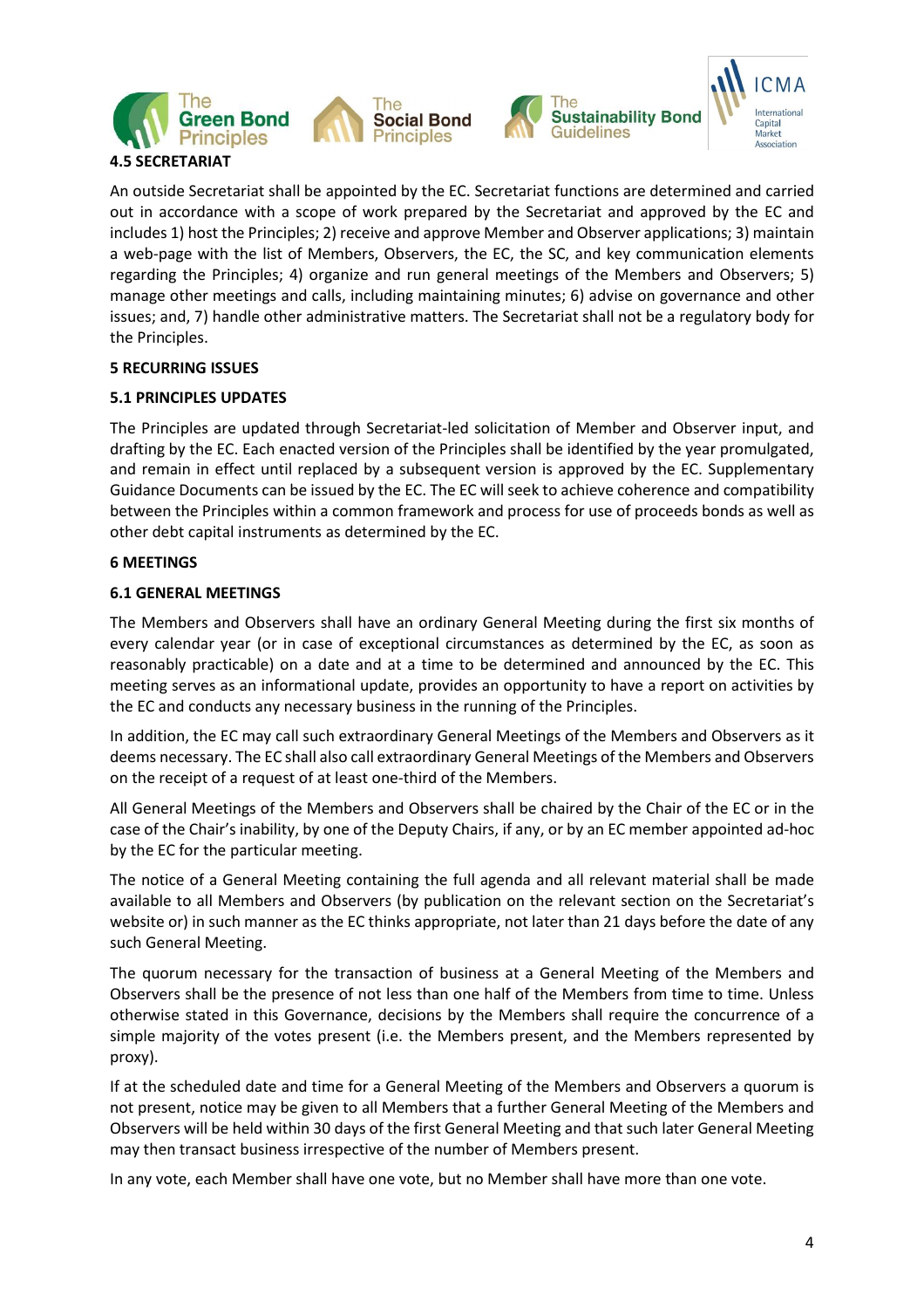



Capital Market Association

Members may be represented at General Meetings of the Members(i) by one person from within their organization (a "Voting Delegate"), (ii) by a person not from within their organization provided that such person is a Voting Delegate of a Member which is a duly authorized proxy of the Member in question, or (iii) by the Secretariat provided the Secretariat is a duly authorized proxy of the Member in question. A Member may give a proxy in writing (by email, fax or letter) to another Member or the Secretariat to represent it at a General Meeting. A Member may not be appointed as the proxy for more than five Members. The Secretariat must be notified in writing by any Member giving a proxy to any other Member(s).

Voting Delegates shall attend the General Meeting in person or, if determined by the EC, on a virtual basis only or both in person as well as on a virtual basis.

### **6.2 EXECUTIVE COMMITTEE MEETINGS**

The EC will regularly schedule meetings with the support of the Secretariat. Meetings of the EC shall be called by the Chair of the EC or by at least one-third of its members. At the EC meeting following each ordinary General Meeting, the EC shall call for candidates for election from amongst its members for the Chair and two Deputy Chairs, who shall serve until the end of the next ordinary General Meeting and shall be drawn from each of the 3 membership categories so that issuers, underwriters and investors are all represented. Elections for the EC Chair and Deputy Chairs shall be held as soon as possible following the ordinary General Meeting.

The quorum necessary for the transaction of business at meetings of the EC shall be the presence of at least half of its members. Unless otherwise stated in the Governance, resolutions by the EC shall require the concurrence of a simple majority of the votes present (i.e. the EC members present, and the EC members represented by proxy). In no event shall the Chair of the EC or the Deputy Chair of the EC chairing, or any other EC member appointed ad-hoc by the EC to chair, an EC meeting in the Chair's inability, have a casting vote.

An EC member shall be deemed to be present at a meeting if its representative (permanent or alternate) is able (directly or by telecommunication) to speak to and be heard by all those present or deemed to be present simultaneously. An EC member so deemed to be present shall be entitled to vote and be counted in the quorum accordingly. Such a meeting is deemed to take place where it is convened to be held or (if no EC member is present in that place) where the largest group of those participating is assembled, or, if there is no such group, where the EC member chairing the meeting is.

Any EC member may give a proxy in writing (by email, fax or letter) to another EC member to represent it at a specified EC meeting. An EC member may not be appointed asthe proxy for more than one other EC member. The Secretariat must be notified in writing by any Member giving a proxy to any other Member(s).

In addition to passing resolutions or making decisions at EC meetings, the EC may pass resolutions or make decisions in writing (which may be by mail, telefax or e-mail) provided that no EC member requests oral discussion. Such a resolution or decision in writing shall require-the concurrence of a simple majority of the number of members of the EC in writing (which may be by mail, telefax or email).

### **7. AMENDING THE GOVERNANCE**

The Governance may be amended upon recommendation by the EC by a qualified majority of 60% of Members(and if 60% results in a fraction, the next whole number exceeding 60%) present at a General Meeting represented by their own delegate or by proxy given to another Member (whereby a Member may not be appointed as proxy for more than five Members) or to the Secretariat.